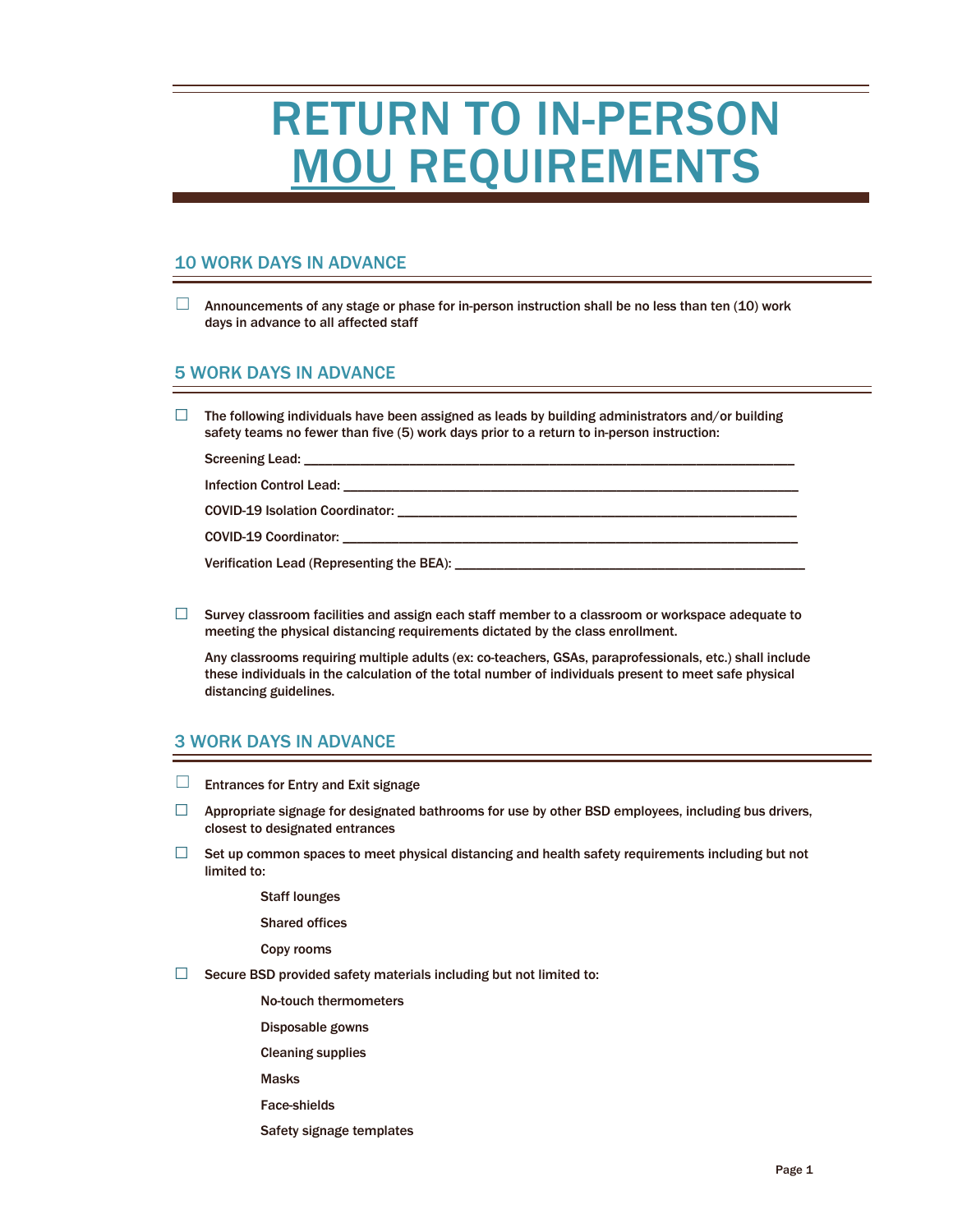Clearly communicate to affected staff where these materials are located

□ Determine and communicate an appropriate system for entry screening (building entrance or classroom entrance)

Determine and communicate schedule of staff assignments for screening that has the least possible infringement upon learning time and does not infringe upon guaranteed educator preparation time

 $\Box$  Develop and communicate an appropriate plan for **student arrival and dismissal** procedures

Needed staffing

Routes

Physically distanced designated waiting areas

Staggered times

Etc.

- $\Box$  Develop and communicate procedures to facilitate pick up and drop off of emergency items (medication, food due to dietary restrictions, personal hygiene needs, etc.) from parent(s)/guardian(s) to students should those items be deemed emergent
- $\Box$  Ensure that each classroom and common space for staff is equipped with adequate cleaning and sanitizing supplies for shared touchable surfaces

#### 2 WORK DAYS IN ADVANCE

- $\Box$  The two (2) work days prior to a return to in-person instruction will be entirely asynchronous time for affected staff and students
- At least one (1) hour of developmentally appropriate student training, developed by the District, will be made available to students and families to help familiarize them with procedures necessary to returning to in-person instruction.
- $\Box$  Time for required training provided through additional independent asynchronous time for all certificated staff

Safe Schools COVID-19 Training

Site specific training related to safety and procedures prior to the employee returning to inperson work

Role specific training regarding physical distancing and other safety measures prior to returning to in-person work. Such role-specific training shall include positions that may have greater risk of exposure, including but not limited to, Nurses, OT, PT, SLP, Special Education or other roles

All training shall be in accordance to the most recent safety guidelines as determined by OSHA and L&I.

 $\Box$  To the extent needed, one (1) of these days preceding the commencement of broad in-person instruction will be used to allow interested staff to go through building safety practices and procedures in person so they are familiar with them prior to students returning.

#### 1 WORK DAY PRIOR

 $\Box$  Set up all school entrances that will be used with:

Handwashing or hand-sanitizing stations

Extra disposable masks

- Attestation collection materials
- Visitor procedure signage
- $\Box$  Ensure all waiting areas for screening, including school entrances, have clearly marked six (6) foot separations for physical distancing while in screening lines